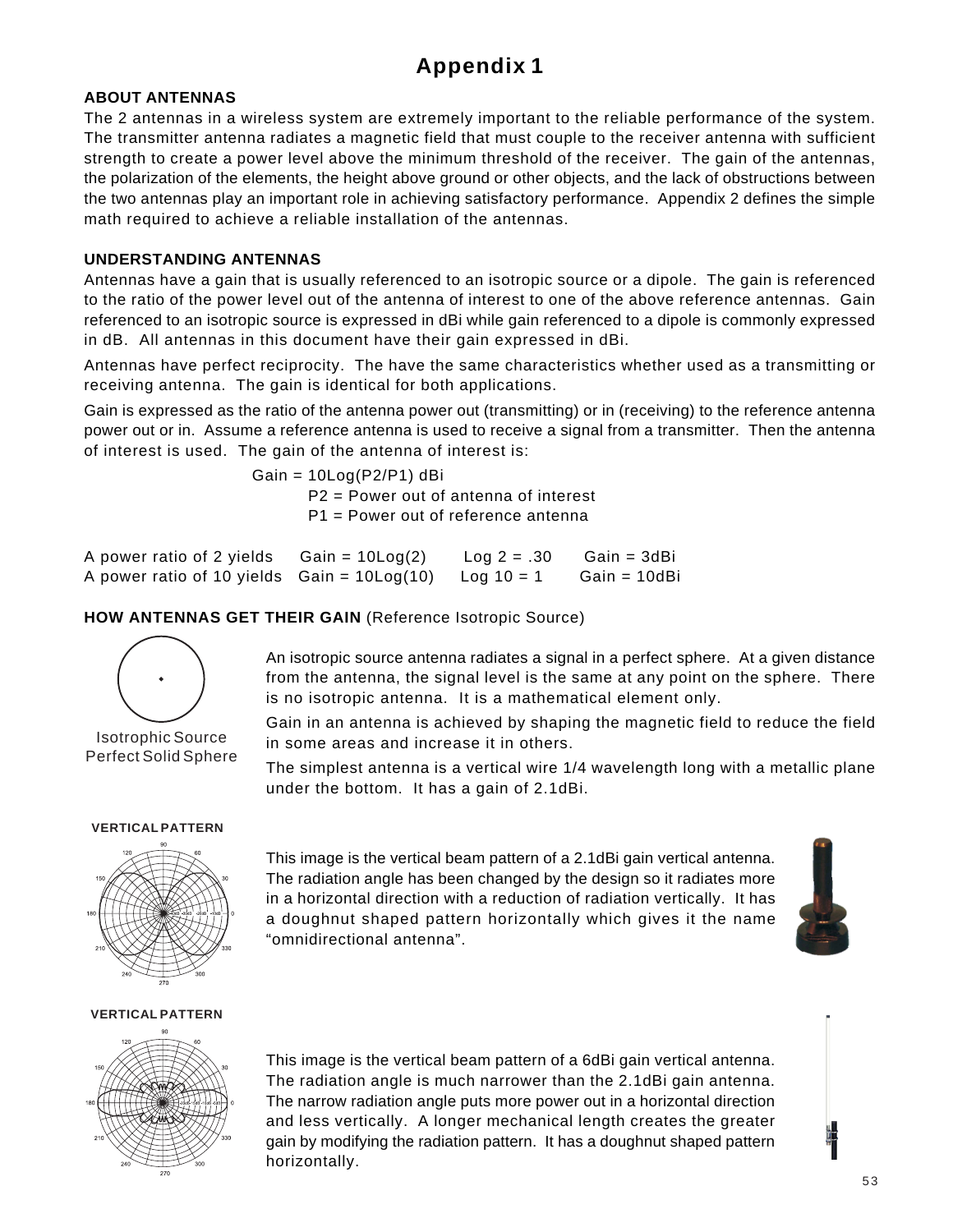#### **YAGI ANTENNAS**



**HORIZONTAL PATTERN VERTICAL PATTERN**



Yagi antennas have a greater gain capability than a simple vertical antenna. This is possible due to the ability to reduce radiation in a vertical as well as horizontal direction and direct more energy in a single direction. The horizontal beam pattern shows the reduction in energy to the rear and sides of the antenna. The vertical beam pattern shows the reduction in energy to the top and bottom as well as the rear of the antenna. This 3 element yagi has a gain of 8dBi.





#### **HORIZONTAL PATTERN VERTICAL PATTERN**



This 10 element yagi has a gain of 14dBi. Note the narrower beam width in the horizontal and vertical planes. The higher gain is achieved by narrowing the energy into this narrower beam in the horizontal and vertical planes.

The insensitivity of the yagi to signals from the rear makes it a good choice for reducing interference from the back direction. The difference in gain for the 2 directions is labeled the front to back ratio.

This antenna has a front to back ratio of 20dB to 30dB, depending on the polarization used.

#### **POLARIZATION**

A vertical omnidirectional antenna has vertical polarization. Any antenna sending or receiving signals to/ from it must have the same polarization. For the magnetic field around an antenna to be received by another antenna, the magnetic field must be at a right angle to the receiving antenna. Since the magnetic field is at a right angle to the transmitting antenna, the 2 antennas must be parallel to each other. A yagi must have its elements parallel to another yagi or an omnidirectional antenna. When antenna elements are cross polarized, the signal at the receiving antenna can approach zero.

Yagi antennas must be aligned pointing at each other and with the same polarization. Yagi antennas must be aligned pointing at omnidirectional antennas and must have the same polarization.

Omnidirectional antennas on steep hillsides must be tilted to make the elements parallel and the elements should be in the same plane. Treat them as a single element yagi and point them at each other.

Antennas can provide a wide choice of gain to insure reliable operation. The cable that connects the antennas to the receiver and transmitter has a loss in RF energy. The resultant system gain is the antenna gain - the coaxial cable loss.

See Appendix 2 for details on determining required antenna gains and cable losses.

5 4